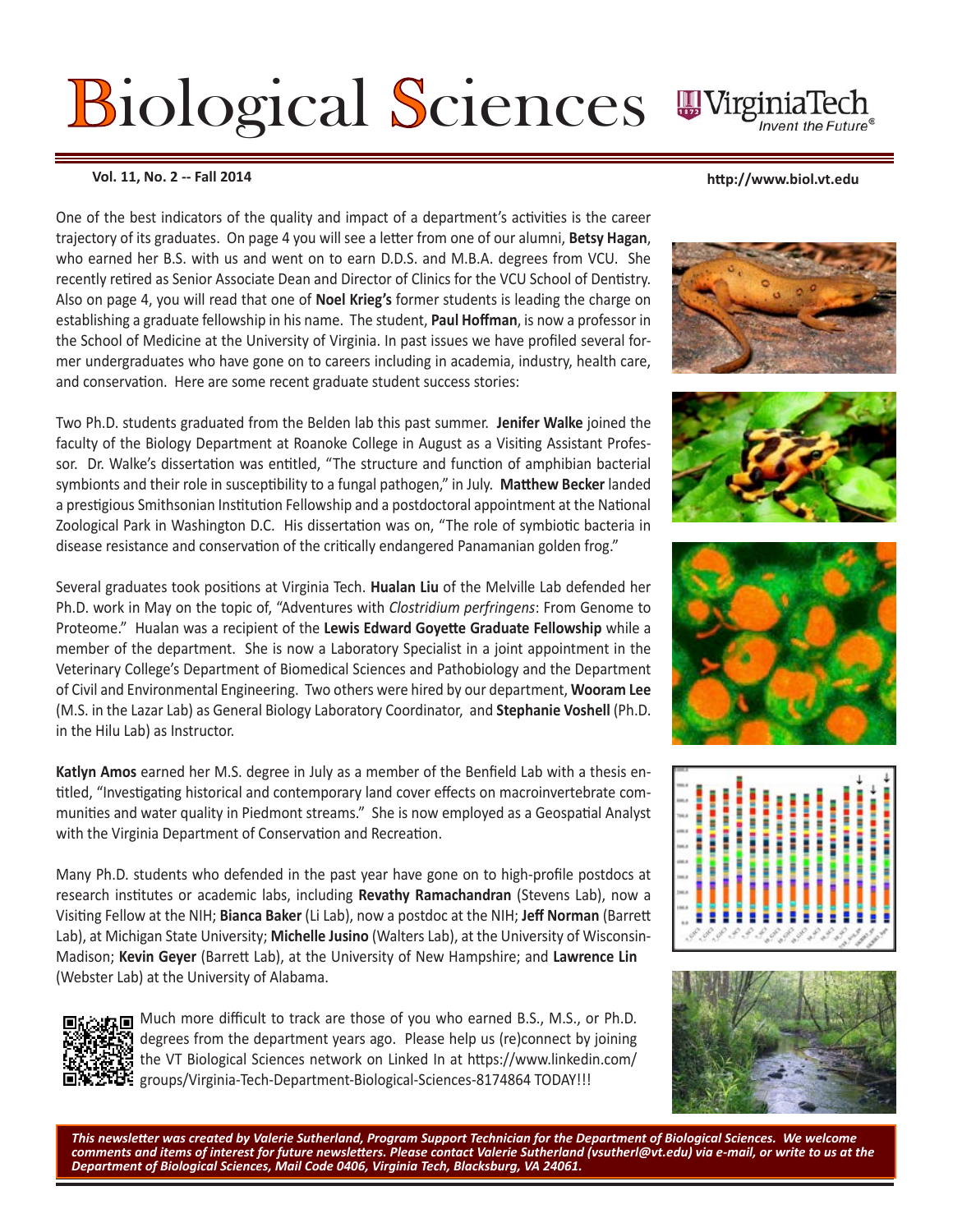# **Bacteria may be key to feeding nitrogen to plants, reducing harmful fertilizers**

#### *By Rosaire Bushey*

**Birgit Scharf**, assistant professor of biological sciences, is interested in making plants grow and in finding a way to do it without environmentally-disastrous chemically-synthesized inorganic nitrogen fertilizers.

To that end, Scharf, also an affiliate of the university's Fralin Life Science Institute, has received approximately \$900,000 through a National Science Foundation CAREER Award to analyze the role of proteins within *Sinorhizobium meliloti*, a nitrogen-fixing bacterium that forms a symbiotic relationship with the important crop legume, alfalfa.

In soil, the bacteria move toward plant roots, invade the host plant, and provide nitrogen to plants for growth.

"We have three objectives we've been working on," said Scharf. "First we have been analyzing how two novel proteins allow *S. meliloti* to respond to quicklychanging environmental signals, which is essential to survival. Then we want to determine the activities of chemotaxis components – what makes the bacterium move to the host plant – to help us predict its behavior during crop interaction. Finally, we want to identify how its flagellar motor works, which will impact our understanding of how bacterial symbionts respond to plant signals and effective- ly move through the soil."

Scharf found that *S. meliloti* is attracted to particular amino acids that are exuded by the roots of host plants.

The research team then identified a bacterial chemotaxis protein that senses proline and other amino acids and determined how the attractant response is transmitted to the flagellar motor.

Her research group also discovered that another group of chemicals, betaines, exuded by the host plant, serve to attract these beneficial bacteria. Betaines protect plants against environmental stress, but their role in communication with bacteria is a new discovery.

The team is now exploring how betaines bind to bacterial receptor proteins to better understand this previously-unknown signaling system.

"Working with a group at Rutgers University, we are looking into the structure of one of the novel proteins that will help us understand its interaction with partner proteins and its function in signaling termination," Scharf said.

By increasing the understanding of the cues bacterial symbionts use to interact with host crops, Scharf's work will provide a new angle to long-standing, but asyet largely ineffective efforts to enhance nitrogen fixation to help increase crop yields and to reduce the use of synthetic fertilizers that have an especially nega- tive impact on aquatic ecosystems.

Scharf joined Virginia Tech in 2008, and has published more than 40 research papers. She received her doctoral degree from the Max-Planck Institute of Mo- lecular Physiology in Germany and has held post-doctoral fellowships at the Max-Planck Institute, Harvard University, and the University of Regensburg (Germany). She held an independent group leader position at the University of Regensburg from 2000 to 2007.

Scharf is co-advising the Undergraduate Microbiology Club and with the club, was honored with a College of Science Outreach Excellence Award in 2013. The club offers hands-on microbiology-related workstations and no-cost supplies to local elementary schools and participates in annual science fairs including Kids' Tech and the recent Virginia Science Festival at Virginia Tech, with booths designed to educate visitors about microbiology.

#### *For more information on research in Dr. Scharf's lab, visit her website at http://www.biol.vt.edu/faculty/scharf*





*Central phosphotransfer reactions in the S. meliloti chemotactic signaling system.*



*Localization of CheS (fused to eGFP) and CheA (fused to mCherry) in S. meliloti by fluorescence microscopy. CheS inwild type (A), CheS in DcheA (B), and co-localization of CheS and CheA (C-E).*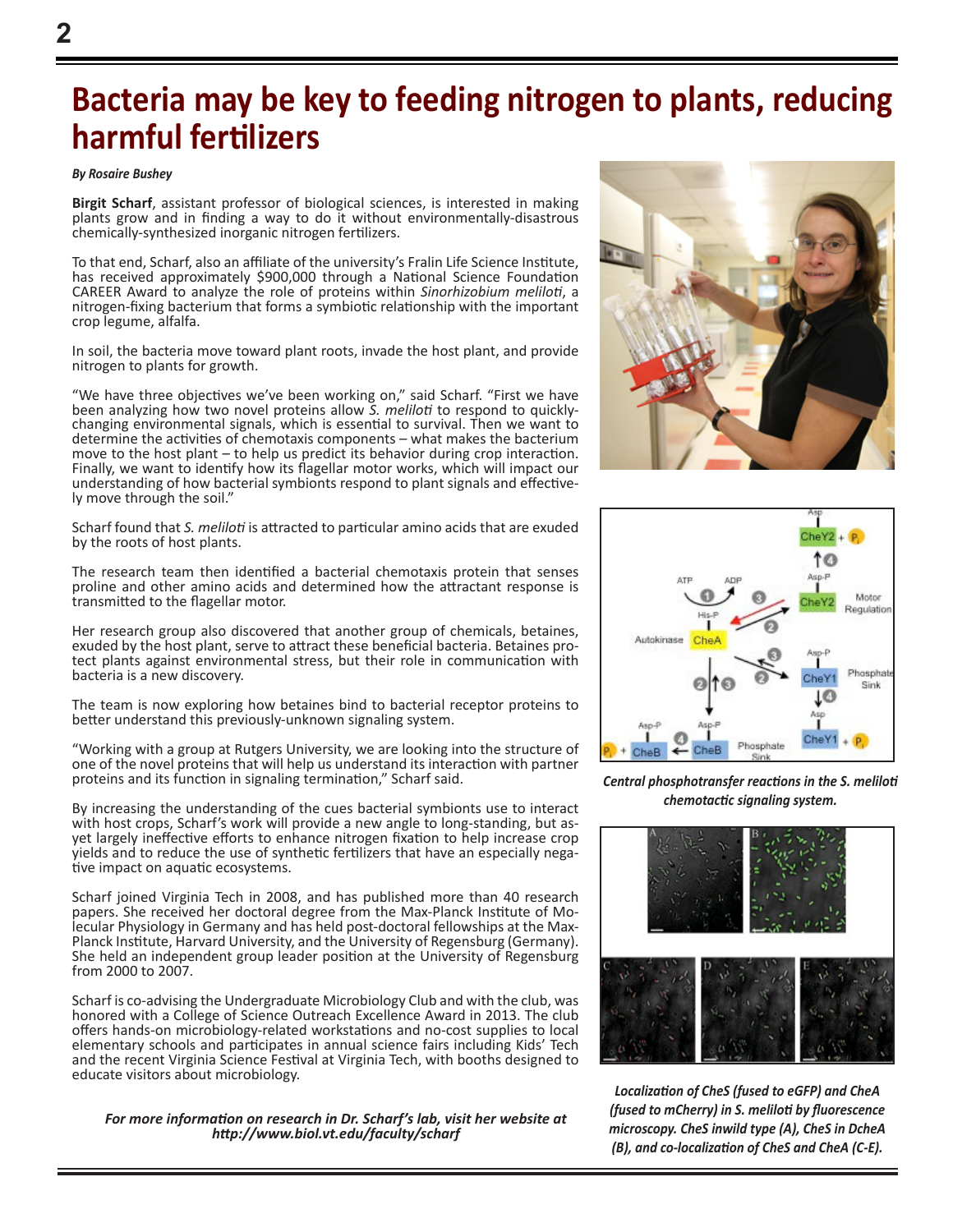# **Research / New Grants**

**Collaborative Research: The Performance and Evolution of Environmentally Responsive Biomaterials in a Unique Biological Adhesive System: Spider Orb Web Capture Threads (National Science Foundation)**

Principal Investigator: **Brent Opell** (Professor of Biological Sciences)

Materials change their properties in response to the environment in ways that are often detrimental to performance. However, a new generation of "smart materials" capitalizes on environmental responsiveness to improve performance in the laboratory. This project investigates how such "smart materials" evolve and function in nature, focusing on how adhesives adapt to fluctuating humidity in the environment. Spider capture threads are sophisticated composite structures that generate adhesion through multiple mechanisms that could respond synergistically or independently to the environment. Adhesion starts with the surface contact of sticky glycoproteins that





are encased in liquid glue droplets and is then enhanced when those droplets and the underlying axial thread to which they are attached stretch and resist thread "pull-off" by forming a broad, suspension bridge-like interface. This whole process is controlled in part by cocktails of salts in the glue droplets that absorb atmospheric water, which then lubricates the glue and controls the extension of the droplets and axial threads. This project combines biology and materials science to compare the molecular compositions of glues, the adhesiveness of capture threads, and how webs capture insects across a community of spiders to understand how biological "smart" materials respond to their environments. It will inspire the development of new synthetic adhesive systems and "smart", environmentally responsive materials. The project will provide in-depth training in interdisciplinary research to Ph.D., undergraduate, and high school students. It will also develop new educational resources for K-12 summer camps and teacher workshops.



# **Molecular Mechanism of TIRAP Membrane Targeting (NIH: National Institute of Allergy and Infec- tious Disease)**

Principal Investigator: **Daniel Capelluto** (Associate Professor of Biological Sciences)

PUBLIC HEALTH RELEVANCE: Distinct sorting proteins transduce extracellular signals by binding to specific lipids at the plasma membrane to trigger pro-inflammatory responses. This project seeks to understand membrane lipid recognition and modulation by sorting proteins, which occurs at specific membrane sites and facilitates recruitment of signaling proteins. Once the protein complex at the plasma membrane is established, a signaling cascade that ultimately promotes the production of pro-inflammatory proteins is activated.

DESCRIPTION: Toll-like receptors (TLRs) provide a mechanism for host defense by activating innate immune responses. Activated TLRs [e.g., by bacterial lipopolysaccharide (LPS)] dimerize, and interact with adaptor proteins through their cytosolic TIR domains to trigger a signaling cascade that ultimately leads to the expression of proteins involved in pro-inflammatory responses. One such adaptor protein is the TIR domain-containing adaptor protein (TIRAP; also known as MAL), which contains an N-terminal phosphatidylinositol 4,5- bisphosphate [PtdIns(4,5) P2]-binding region that is required for plasma membrane targeting and a C-terminal TIR domain, which mediates myeloid differentiation primary response gene 88 (MyD88) association. Upon ligand binding, the LPS-binding protein TLR4 is proposed to be recruited to PtdIns(4,5)P2-rich regions where TIRAP resides. At these sites, TIRAP recruits MyD88 to the plasma membrane via TIR-TIR domain interactions; thus TIRAP bridges MyD88 binding to activated TLR4. PtdIns(4,5)P2-mediated recruitment of TIRAP is considered to be the earliest cellular event required for TLR-mediated signaling and, consequently, it has been proposed that TIRAP defines the signaling sites at PtdIns(4,5)P2-rich membrane regions. Therefore, details of how TIRAP interacts in PtdIns(4,5)P2-rich membrane sites are crucial to understanding how the protein triggers downstream signaling upon microbial detection. A conserved stretch at the N-terminus of TIRAP (amino acids 15-35) has been shown to be sufficient to target the plasma membrane. Our preliminary data indicates that this region, which we name the PtdIns(4,5)P2 binding motif (PBM), folds in dodecylphosphocholine micelles, and binds PtdIns(4,5)P2. The solution structures of the micelle-associated and PtdIns(4,5)P2:micelle-bound states of TIRAP PBM will be solved and compared to precisely map the PtdIns(4,5)P2 binding site and define the structural basis of multi-step membrane insertion. Kinetics of the interactions of TIRAP PBM and deficient PtdIns(4,5)P2-binding mutants will be defined using NMR and surface plasmon resonance detection. The depth and angle

of membrane penetration of TIRAP PBM will be elucidated with paramagnetic spin labels to better understand how binding influences membrane curvature. Given that TIRAP weakly binds to other acidic phospholipids, the contribution of these molecules in TIRAP's membrane insertion will be determined. We hypothesize that TIRAP membrane binding is regulated by the PtdIns(4,5)P2 head group, inositol 1,4,5-trisphosphate (Ins(1,4,5)P3), which accumulates in the presence of extracellular LPS. The kinetics of TIRAP's Ins(1,4,5)P3 association will be measured and compared with those calculated for PtdIns(4,5)P2. Thus, these studies will provide a basis for understanding the mechanism and regulation of TIRAP's membrane targeting, which can be used for structurebased design of high affinity specific phosphoinositide-binding modules that ultimately contribute to pro-inflammatory responses. *Molecular dynamics simulation of human TIRAP. Formation of a* 



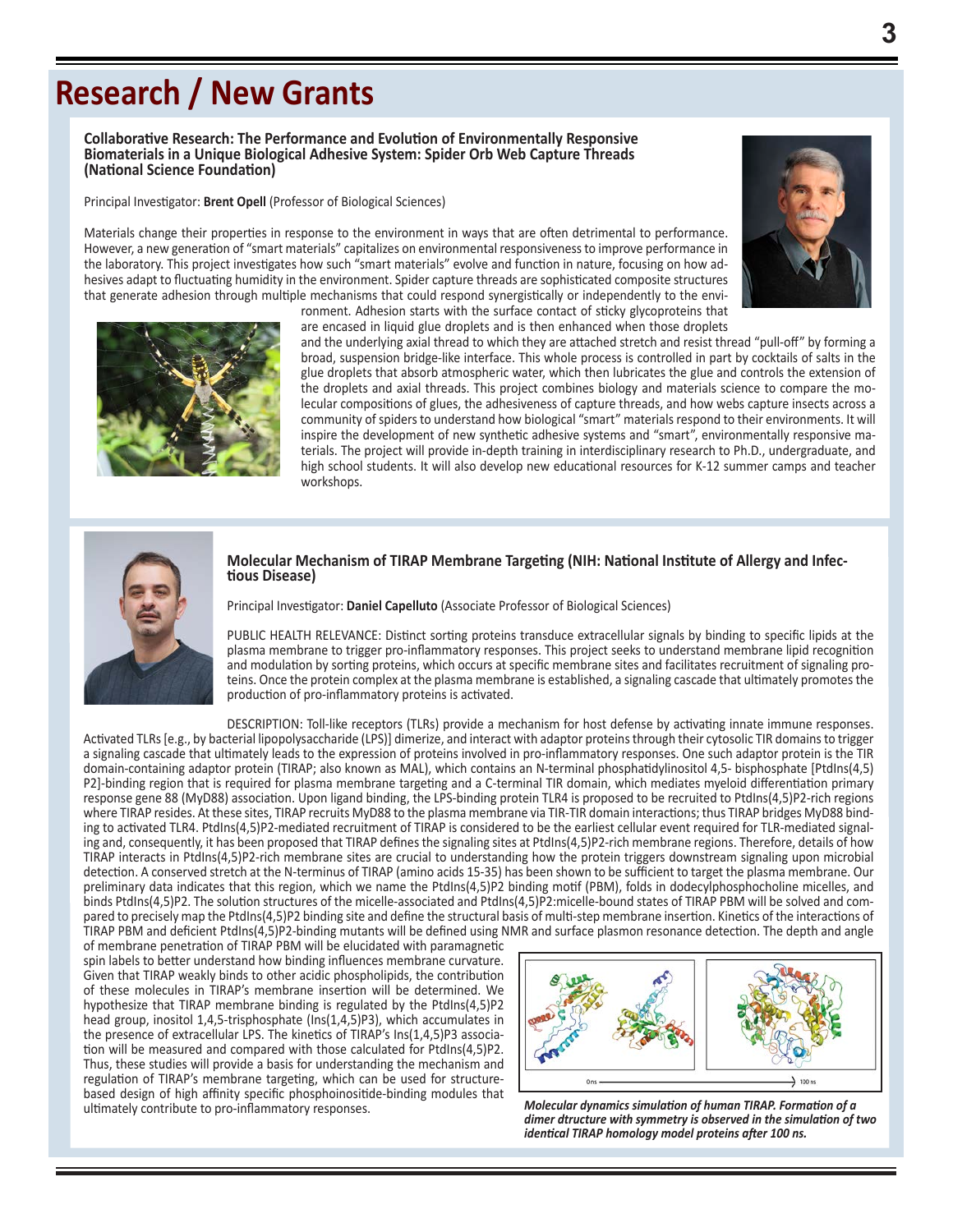Do you remember "The Lecture"? Mid-winter. Gray sky. Gray buildings. Gray ground. And of course the icy wind. The classroom is dark, though the room is filled to capacity in anticipation. Two candles flicker eerily on the podium. As the clock strikes the hour, a dark hooded specter resembling the Grim Reaper approaches the podium. Candlelight casts a pallor upon his face; eyes under stern- sunken brows cast a penetrating glance over the affair. "I am Typhus," it says, "the scourge of Europe. I have killed more people than any disease in the history of man. It was I who defeated Napoleon at Waterloo – his men too sick to fight." A sinister mocking laugh then follows. A scene you will never forget. Thus, **Noel Krieg**, one of the most popular teachers in the Biology Department captured the imagination of countless pre-med students and stimulated the morbid curiosity of many others, including those who would become his graduate students. His pathogenic microbiology course was always packed, as he gave personality and some dignity to the parade of pathogens, replete with gory details, their toxins, their diagnoses, and their cures. For many, a good grade in this course and a letter of recommendation from Dr. Krieg was a near guarantee for admission into Virginia medical schools.





**4**

In a fitting gesture of appreciation, Krieg's former students are establishing a graduate fellowship named for him, which will support graduate education in the Department of Biological Sciences within the College of Science. The goal to raise \$500,000 over the next five years and endow the fellowship has gotten off to a fast start, with a \$100,000 gift by **Paul Hoffman** (biology '72, Ph.D. microbiology '78). All former students of Krieg's are encouraged to participate.

Krieg joined the biology department in 1960. He served as major professor for 13 Ph.D. students and 22 master's students. In 1978, Krieg received the Carski Distinguished Teaching Award from the American Society for Microbiology, after being nominated by both current and former students, who valued his teaching excellence. In 1983, Virginia Tech appointed Krieg to the rank of Alumni Distinguished Professor. He embraced this leadership post, which called on him to consult with the university's president in areas of science and education.

Krieg also was elected to the American Academy of Microbiology, and he was a member of Bergey's Manual Trust, providing expertise in systematics and the sensible naming of bacteria for Bergey's Manual of Determinative Bacteriology and supplementary reference works. Krieg often referred to taxonomy as "armchair biology, something that could be practiced to a ripe old age."

Although Dr. Krieg retired in 1999, he subsequently developed a new course called Prokaryotic Diversity, which he taught through the fall 2012 semester, thereby continuing to enrich and inspire young students.

To learn more about the Noel Krieg Graduate Fellowship, including how you can support it, please contact Jenny Orzolek at jorzolek@vt.edu or 540-231-5643.

#### Dear fellow alumni,

As a sports fanatic, I could hardly wait to complete my education and be gainfully employed, so that I could afford to join the Hokie Club. Regrettably, it was not until years later that I began to realize that I should be just as equally committed to supporting the Department of Biological Sciences. After all, it was the department and the faculty that provided each of us with the excellent academic foundation to succeed in our chosen fields. It was after I fully appreciated this that I made the decision to support the Department by making a commitment through the College Annual Fund.

As a member of the department's Alumni Advisory Board, I have become more aware of its needs and the importance of private support. Virginia Tech, like most institutions of higher learning, is faced with increasing costs and diminished state funding. The state's General Fund, which is its predominant fund for financing higher education, provided an estimated 34.8% of the cost of operations related to the institution's educational activities in 2013-14 (source: 2013-2014 Authorized Budget Document, Consolidated Budget Summary). While the university has worked hard to reduce costs, the state's reduced level of support has definitely increased the need to grow the non-general fund resources, such as gifts, federal appropriations, grants and contracts.

There are over 9000 living biology alumni, so just imagine what could be accomplished if we each made a gift to the department. According to Professor and Department Head, Brenda Winkel, gifts to the department's general fund are among the most valuable. These unrestricted funds allow departmental leadership to allocate resources where they can have the greatest impact. To give just one example, they have been used to support professional development opportunities for students and undergraduate research. Other key opportunities to support the department include endowed faculty positions, which are powerful tools for recruitment and retention of exceptional faculty; special research and program endowments; and endowed undergraduate and graduate fellowships (see page 7).

We have so much to be proud of as graduates of this institution. For the first time, our university has moved into the Top 25 public universities as ranked by U.S. News & World Report in its 2014 annual survey of undergraduate programs. Virginia Tech also ranked 27th in the 2012-13 edition of Kiplinger's Personal Finance list of "100 Best Values in Public Colleges." And is it any surprise that the Princeton Review also ranked Virginia Tech first for "Their Students Love These Colleges." The accomplishments of the Department of Biological Sciences are equally impressive when one reviews its number of sponsored research grants, journal publications, and faculty and student awards (summarized in the department's annual reports at http://www.science.vt.) edu/facultystaff/annual-reports.html).

In light of the many exciting developments at our alma mater, I urge you to be Hokie proud and start jumping (for you football fans), by making a gift to the Department of Biological Sciences. Every gift is important and makes a difference, no matter the amount. As noted on the Office of Annual Giving website, "Your gift to Virginia Tech creates a legacy of opportunity, provides for education excellence, and helps invent the future." For detailed information on giving, please refer to the department's website at www.biol.vt.edu/giving/.

GO HOKIES!! Betsy A. Hagan, DDS, MBA





*Senior photo*

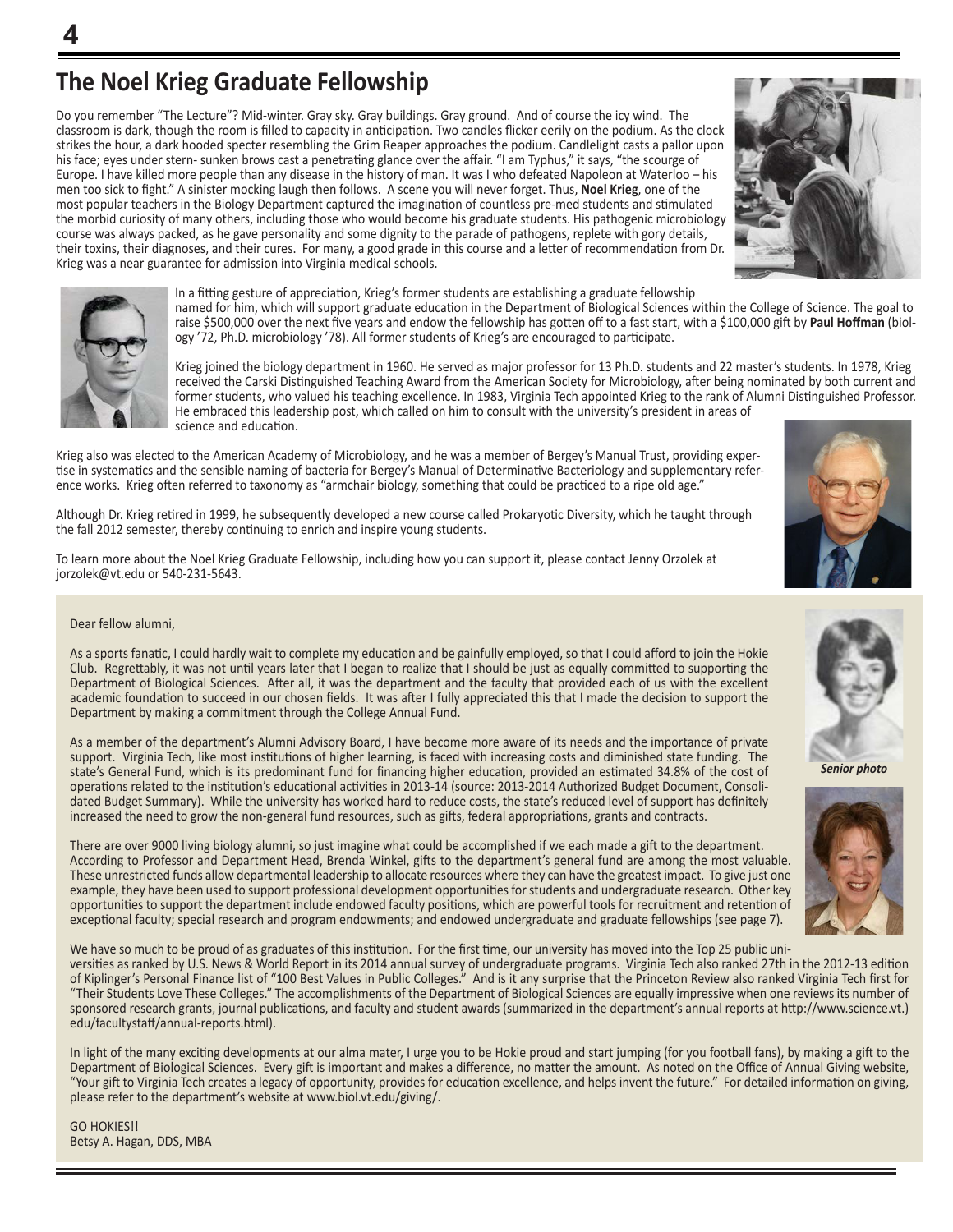## **The Evolution of Academic Advising**

Over the years, our department has seen many changes. One of the most important has been the academic and career advising provided to our students. In the late 1960's and throughout the 70's, the department, while recognizing the need for advising, had no centralized system in place to ensure that our undergraduates were receiving the much-needed academic and career oriented advice that they so desperately needed. The first centralized Undergraduate Advising Office was created during **Ernie Stout's** tenure as Department Head. This was a great asset to the department and, of course, to our students as they now had the ability to receive consistent and timely feedback regarding their academics as well as help with planning for future careers, graduate school, or professional school.

Another important innovation in advising was the Biology Orientation Seminar, a course developed by **George Simmons** in the early 90's. Designed for incoming freshmen, this course was another tool developed to give students guidance in both Biological Sciences and in navigating the ins and outs of the university. The Biology Orientation Seminar was a great complement to the academic advising being done at the time, primarily by faculty and



*Our current Undergraduate Advising Staff (L to R): Angela Mathias (Academic Advisor), Emily Overend (Academic Advisor), Jack Evans (Advanced Instructor), Karen Fraley (Office Manager), and Rich Walker (Associate Professor and Associate Department Head)*

by one lone full time professional advisor. This seminar did many things to ensure that students received the appropriate support needed to achieve their goals both academically and professionally. Initially, the course began by introducing students to their advisors on day one. These advisors typically held three to four group meetings throughout the semester and met with students on a one-on-one basis as requested. During the semester, students were required to create their own academic plan, thus giving them a road map to graduation and beyond. They were shown what courses to take and when to take them and were also informed of departmental policies and procedures. The Biology Orientation Seminar brought in guest speakers from around campus to highlight some of the many possibilities for study and research in the biological sciences. It was so successful that it was used as the model to create First Year Experience courses for freshmen throughout the university that are still in place today.

These advances in advising have been recognized with several major awards. In 2002, the Department had the distinction of being named a University Exemplary Department for its contributions in the area of academic advising. Two faculty advisors were subsequently recognized with the Alumni Award for Excellence in Undergraduate Academic Advising, **Jack Cranford** in 2004 and **Jack Evans** in 2011. Dr. Cranford also received a national advising award in 2005, the Certificate of Merit for Faculty Academic Advising from the National Academic Advising Association.

As the number of Biological Sciences majors has continued to grow, hitting a high of close to 1700 in 2010, so has the advising operation. Today the Undergraduate Programs Office is a well-oiled machine with an office manager, two fulltime professional advisors, and two faculty members housed together in a suite of offices on the second floor of Derring Hall. The Undergraduate Programs Office is open M-F, 8 a.m. to 4 p.m., serving not only Biological Sciences majors, but countless other students with an interest in our courses or in transferring into either the Biological Sciences major or the recently-approved Microbiology major. It is evident that advising has changed dramatically over the years to meet the needs of our majors and will continue to evolve and provide a pathway to success for generations of students to come.

### **An Academic Adventure in Kazakhstan**

Professor Emeritus **Asim Esen** recently completed a 9-month Fulbright Teaching/Research Scholar appointment in Kazakhstan and returned to Blacksburg. His host institution was Al-Farabi Kazakh National University, the largest and oldest university in the country, located in the city of Almaty. His host department within the university was the Department of Molecular Biology and Genetics where he taught two graduate level courses (Genomics and Methods of Genome Analysis, and Molecular Mechanisms of Genomic Stability) in the 2013 fall semester and one graduate level course (Genetic Engineering) in the 2014 spring semester. In addition,



*Dr. Esen with some of departmental colleagues. Approximately 80% of faculty/students in biological sciences in Kazakh universities are female.*

he served as an informal consultant to the vice-President of the university on matters related to academics and revision of the university's website; was



*Dr. Esen in front of Tian Shan Mountain (highest peak, 7,200 m) near the city of Almaty, Kazakhstan.*

invited to give plenary lectures and talks at three different international conferences held on the campus of his host institution; attended the Fulbright South and Central Asia Research Conference in Chennai, India (March 9-12, 2014); and moderated the session on Public Health and the Fulbright Central Asia Research Workshop in Kyrgyzstan and presented a talk entitled "Glycosyl Hydrolases and Their Function in Plant Defense" (April 18-21, 2014). He has received an invitation from Al-Farabi Kazakh National University to serve as a Western visiting professor/scholar in the 2014-2015 academic year and is considering accepting the invitation for spring semester.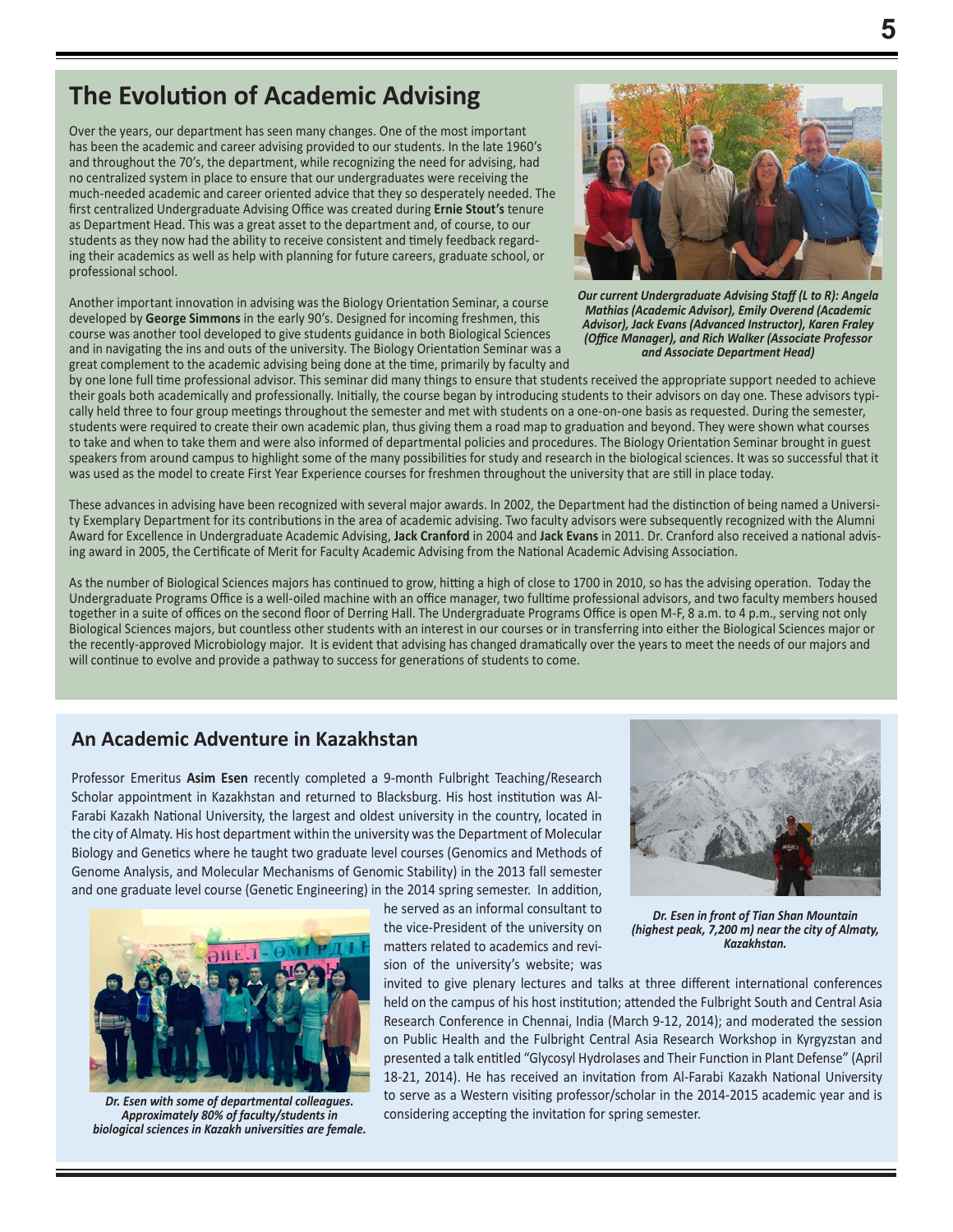# **Recent Awards**

Research Scientist **Lori Blanc** has been named a 2014 Diggs Teaching Scholar. Established in 1992, the Diggs Teaching Scholar Award highlights and recognizes the innovative teaching practices of our excellent teachers. The award also provides grant support for the dissemination of those instructional innovations to the larger University community.

Dr. Blanc's research expertise is in avian community ecology, conservation biology, and endangered species management. She has over 15 years of teaching experience in topics ranging from environmental sustainability, conservation biology, and molecular genetic techniques to computer literacy, programming, and computer architecture. Since 2008, Dr. Blanc has taught



field-based study abroad programs in Australia, Fiji, New Zealand and Antarctica. Her teaching emphasizes hands-on, interdisciplinary learning, undergraduate engagement with peer-reviewed scientific



literature, writing-intensive project work, service learning, self-reflection and the use of cocurricular activities to improve curricular engagement. Dr. Blanc is also the Director of the Da Vinci Living Learning Community, a First Year Experience program designed to help biological and life science freshmen successfully transition through their first year at Virginia Tech.

Dr. Blanc received bachelor's and master's degrees from California Polytechnic State University San Luis Obispo, and a Ph.D. from Virginia Tech.



Associate Professor **Dana Hawley** has received the university's 2014 Alumni Award for Excellence in Teaching. The award is presented to two VT Faculty members each year; each recipient is awarded \$2,000 and is inducted into the Academy of Teaching Excellence. "Dr. Hawley joined our faculty in the spring of 2007 and has been a strong advocate and practitioner of student-centered education in the classroom and service learning outside of the classroom from day one," wrote Department Head Brenda Winkel, in her nomination letter. "She has been an outstanding contributor to the teaching missions of our department, the college, and the university." Dr. Hawley took on the teaching responsibility of an existing course, Ornithology, and transformed a course once characterized by rote memorization of species names and taxonomy into one in which the students become engaged and active-learning community. She has accomplished this through the use of in-class discussions of recent research papers, peer evaluation of grant proposals, videos to demonstrate lecture concepts, and service learning. She also developed a new graduate course, Outreach in Biology, that aims to improve science communication more broadly by teaching scientists-in-

training how to effectively communicate their work to the public.

In addition to her teaching, Dr. Hawley maintains a strong research program with a total of more than \$7 million in funding, almost \$3 million as principle investigator. She is also a member of the Fralin Life Institute; her research focuses on ecological and evolutionary factors that affect host immunity and disease dynamics, with a specialization in birds. To date, four graduate students and more than 25 undergraduate students have performed research in the Hawley Lab.



Dr. Hawley received her bachelor's degree from the College of William and Mary, and a Ph.D. from Cornell University.



Advanced Instructor **Michael Rosenzweig** has received the university's 2014 Alumni Award for Outreach Excellence. The award is presented annually to recognize outstanding contributions by Virginia Tech faculty members who have extended the university's outreach mission throughout the commonwealth, the nation, and the world. Recipients receive \$2,000 and are inducted into the Academy of Outreach Excellence. In addition to teaching core undergraduate courses for the department, Dr. Rosenzweig has been the director of the Biological Sciences Outreach Program since 2001, which supports K-12 education and encourages the growth of K-12 participation in research

Dr. Rosenzweig also founded SEEDS (Seek Education, Explore, DiScover), a community education nonprofit organization located in Blacksburg. Since 1995, SEEDS' mission has been inspiring a natural curiosity and a love

for the environment in children and the young at heart through discovery learning, nature education, teacher support, and civic awareness. SEEDS provides supplemental curriculum materials to schools and home schooling groups, including kits from the Biological Sciences Outreach Program. SEEDS operates the Blacksburg Nature Center at the historic Price House and gardens in Blacksburg and also offers summer field camps that explore the ecological and cultural resources of various regions.

In 1996, Dr. Rosenzweig organized the first service-learning special study class in biological sciences which engaged Blacksburg High School students in a community-based project to monitor water quality in Stroubles Creek. The final project for the class was a presentation to the Town of Blacksburg engineers to recommend riparian buffers and additional community outreach to improve awareness of the town's main tributary of the New River.



Dr. Rosenzweig received a bachelor's degree from Clark University, and master's and Ph.D. degrees from Virginia Tech.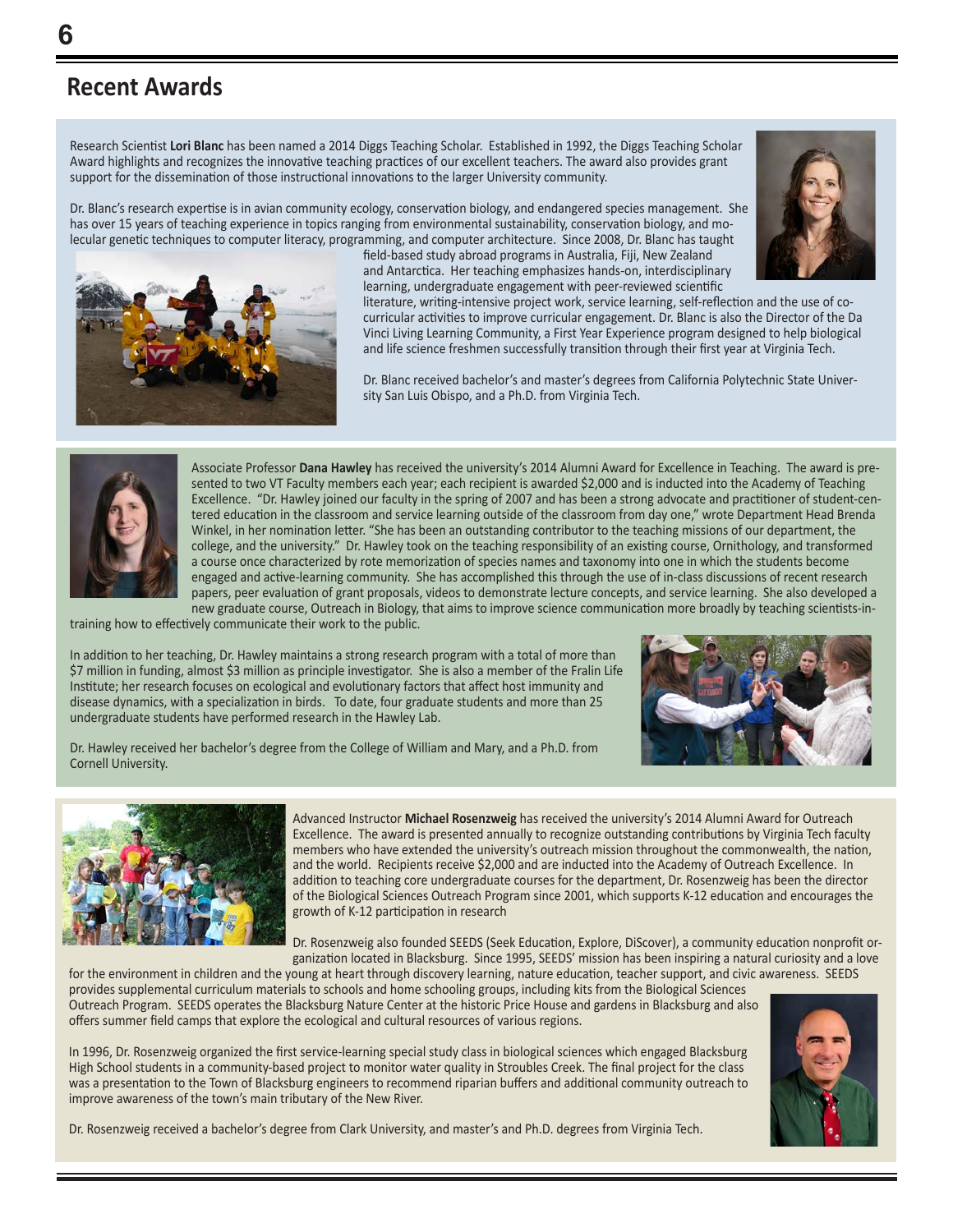#### **More Awards**

#### **2014 Alumni-Supported Scholarships and Fellowships**

**Biology Alumni Undergraduate Research Excellence Award:**  Zachary Gajewski

**Ralph E. Carlson Memorial Freshman Scholarship:** Heather Lafrance

**Ralph E. Carlson Memorial Scholarships in Ornithology (Graduate and Undergraduate):** Camillo Escallón (Moore Lab), Sarah Foltz (Moore Lab), Vicki Garcia (Walters Lab), Michelle Jusino (Walters Lab), Sahnzi Moyers (Hawley Lab), and Laura Schoenle (Moore Lab)

**Class of '54 Ut Prosim Scholarship**: Natalie St. Clair

**Class of '56 Ut Prosim Scholarship:** Christine Tin

**Clinton Wiley Baber Scholarship:** David Vasquez

**College of Science Dean's Roundtable Award:** Jessica Li

**Lewis Edward Goyette Scholarship:** Alison Kernell Burke (Stevens Lab) and Yan Chen (Popham Lab)

**Rachael Hill Memorial Scholarship:** Bishal Paudel

**Deborah Koller Scholarship:** Kelly Drews

**Steven D. Lutz Scholarship:** Vraj Patel

**John Palmer Memorial Scholarship**: Kevin Geyer (Barrett Lab)

**Patricia C. Perna Scholarship:** Jessica Li

**Stacey Smith Biology Research Excellence Award:** Elizabeth Lee

**I.D. Wilson Memorial Scholarship:** Jessie Gibbons

Associate Professor **John Barrett** received a 2014 Virginia Tech Excellence in Access and Inclusion Award.

**Art Buikema**, **Daniel Capelluto**, **Jack Evans**, **Khidir Hilu**, **Mike Rosenzweig**, and **George Simmons** all received 2014 Favorite Faculty Awards from the Office of Housing and Residence Life. The award recognizes Virginia Tech faculty members for their outstanding contributions, dedication to students, and personal influence, and is designed as an opportunity to engage faculty members and students in interactions outside of the classroom.

**Alison Kernell Burke** (Stevens Lab), **Sarah Foltz** (Moore Lab), **Bin He** (Cimini Lab), and **Lukas Landler** (Phillips Lab) received VT Graduate School Doctoral Assistantships.

Assistant Professor **Cayelan Carey** received the 2014 Outstanding Reviewer Award from the Journal of Plankton Research.

Ph.D. students **Sarah Foltz** (Moore Lab) and **James Skelton** (Brown Lab) received NSF Doctoral Dissertation Improvement Awards.

**Alexandra Gerling**, a graduate student in the Carey Lab, was awarded a 2014 Leo Bourassa Scholarship from the Virginia Lakes and Watershed Association.

In September 2014, Associate Professor **Dana Hawley** was named Teacher of the Week by the VT Center for Instructional Development and Educational Research.

Ph.D. student **Aboozar Monavarfeshani** (Fox Lab) has been named a Virginia Tech Carilion Research Institute Medical Scholar for the second year in a row.

**Darya Nesterova** (BIOL major) was named the 2014 College of Science Outstanding Graduating Senior.

#### **2014 Faculty-Supported Scholarships and Fellowships**

**Arthur Buikema and M. Alison Galway Graduate Student Teaching Award** Brad Howard (Lawrence Lab)

**Arthur Buikema and M. Alison Galway Outstanding Senior Award** Darya Nesterova

**Arthur Buikema and M. Alison Galway Undergraduate Research Award** Carl Levy

**Joe and Barbara Cowles Scholarship** Meredith Swartwout

**Albert and Sharon Hendricks Undergraduate Excellence Award** Julia Button, Spencer Cesar, Megan Coughlin, and Sergio Patton

**Robert Jones Undergraduate Research Excellence Award** David Vasquez

**Robert and Marion Paterson Graduate Scholarship** Josh Nicholson



**Tamara Fetters**, a graduate student in the McGlothlin Lab, was awarded a prestigious NSF Graduate Research Fellowship. The GRF Program helps ensure the vitality of the human resource base of science and engineering in the United States and reinforces its diversity. The program recognizes and supports outstanding graduate students in NSF-supported science, technology, engineering, and mathematics disciplines who are pursuing research-based master's and doctoral degrees at accredited US institu-

tions. Tamara also recently received a 2014 Rosemary Grant Award from the Society for the Study of Evolution.

As a member of the Eleventh Cohort of the VT-PREP program, **Kevin Hughes** worked in the Cimini Lab during the 2013-2014 year. During his year at Virginia Tech, Kevin received two prestigious awards; in May 2014, he won an award for the Most Outstanding PREP Presentation Award at the Second Annual Post-Baccalaureate Research and Education Program and Initiative for Maximizing Student Development Research Symposium at the University of North Carolina. The same month, Kevin received the Stroobants Award for Exemplary Graduate Scholarship in Post Baccalaureate Research and Education.



Kevin is currently pursuing a Ph.D. in biomedical and biological sciences at Yale University.



**Joshua Nicholson**, a Ph.D. student in the Cimini Lab, was named the 2014 Outstanding Doctoral Student by the College of Science. Josh is researching how the aneuploid karyotype affects mitotic chromosome segregation, with particular emphasis on the cancer cell karyotype. He is also the developer of "The Winnower", an open access science publishing platform that employs open post-publication peer review. For more information on the Winnower, visit https://thewinnower.com.

Ph.D. student **Hang Zhang** (Xing Lab) won a 2014 Graduate Research Development Program Proposal Award from the VT Graduate Student Assembly.

**Xiaolin Zhao**, a graduate student in the Capelluto Lab, won the 2014 Best Student Oral Presentation Award in the Structural Biology, Biochemistry & Biophysics Section at the Virginia Academy of Sciences Annual Meeting.